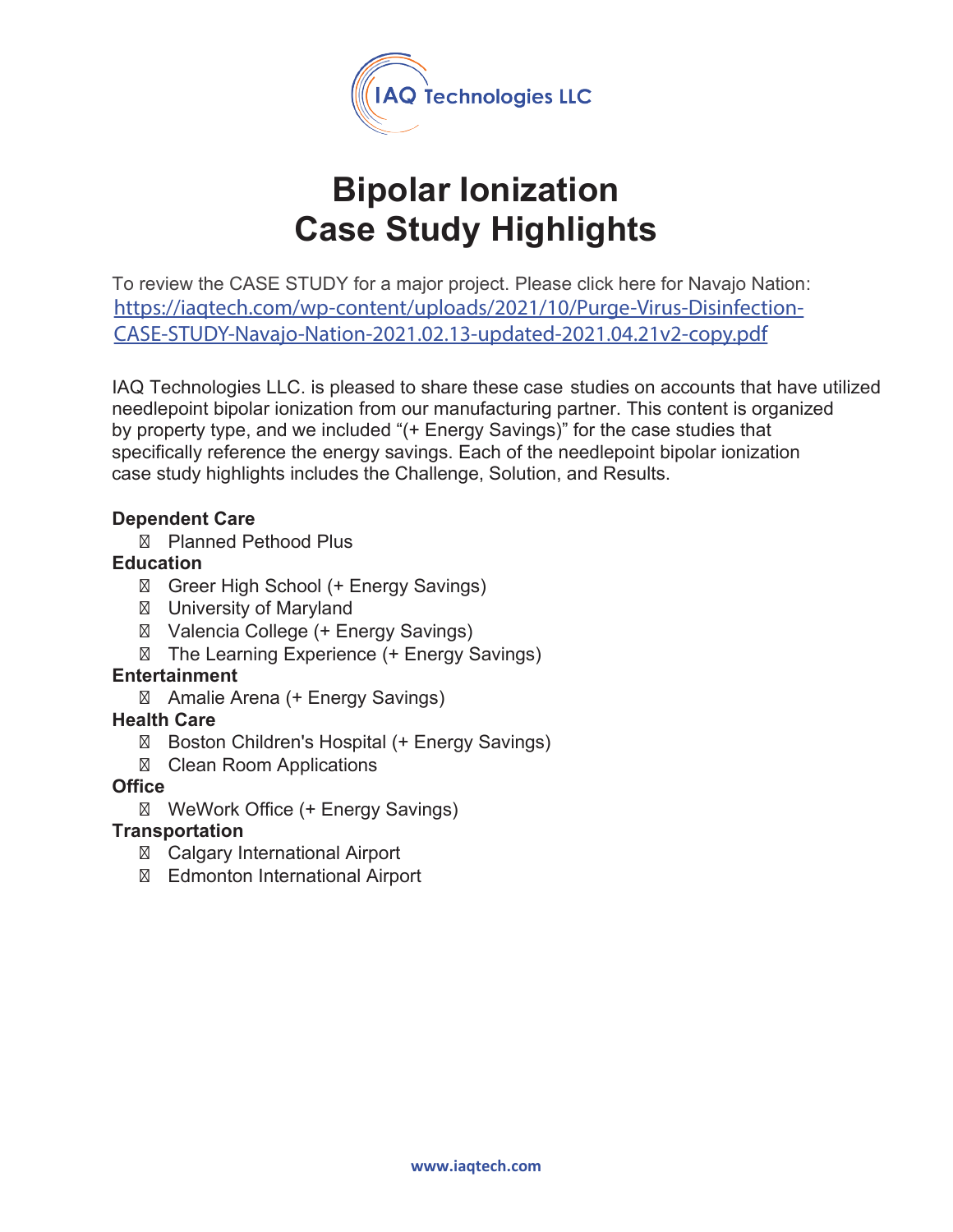

## **Needlepoint Bipolar Ionization CASE STUDIES**

### **Dependent Care -** Planned Pethood Plus

**Challenge:** The recovery area of the animal hospital is an enclosed room with no air return. The room was consistently warm and the air was stagnate, thus creating an overpowering smell of urine. Additionally, there was always the potential threat of bacteria growth on the stainless steel tables of the operating room.

**Solution for this Bipolar Ionization Case Study:** The staff, including the acclaimed Dr. Jeff Young of Dr. Jeff Rocky Mountain Vet, decided to install the needlepoint bipolar ionization technology on their existing air handling equipment to tackle the odor problem, reduce the level of pet dander, and address the bacteria growth in the operating room.

**Bipolar Ionization Case Study Results:** Within 2 days of installing the needlepoint bipolar ionization equipment, the urine odor had subsided, resolving a 25-year-old problem. The staff commented that there was a noticeable reduction in airborne particles, including animal dander.

# **Education -** Greer High School (+ Energy Savings)

**Challenge:** Greer High School was utilizing an outdated HVAC system that was bringing in excessive amounts of outside air, resulting in (1) wasted energy, (2) high humidity, and (3) mold growth.

**Solution for this Bipolar Ionization Case Study:** By u�lizing the ASHRAE Indoor Air Quality Procedure, the school was able to incorporate the needlepoint bipolar ionization technology to reduce the amount of outside air needed to condition the building. The installed ionization systems reduce the intake of outside air while improving the indoor air quality.

**Bipolar Ionization Case Study Results:** The school realized an annual energy savings of approximately \$10,000 by using the electronic air cleaners that allowed for a reduction in the per person outside air intake from 17 CFM to 5 CFM. The use of needlepoint bipolar ionization technology resulted in a lower capital expenditure while reducing the overall energy expense, thus providing the least costly ownership solution. Mold growth was abated by reducing the humidity level of the indoor air, creating a safer and cleaner space for the students and teachers.

### **Education -** University of Maryland

**Challenge:** The University of Maryland, Baltimore buildings needed an applied solution to reduce exhaust fumes and particles from helicopters using a nearby landing pad. The ultraviolet light (UV) system installed in the HVAC system was unable to control the Volatile Organic Compounds (VOCs) and particulate from the helicopters, nor the odors generated within the buildings.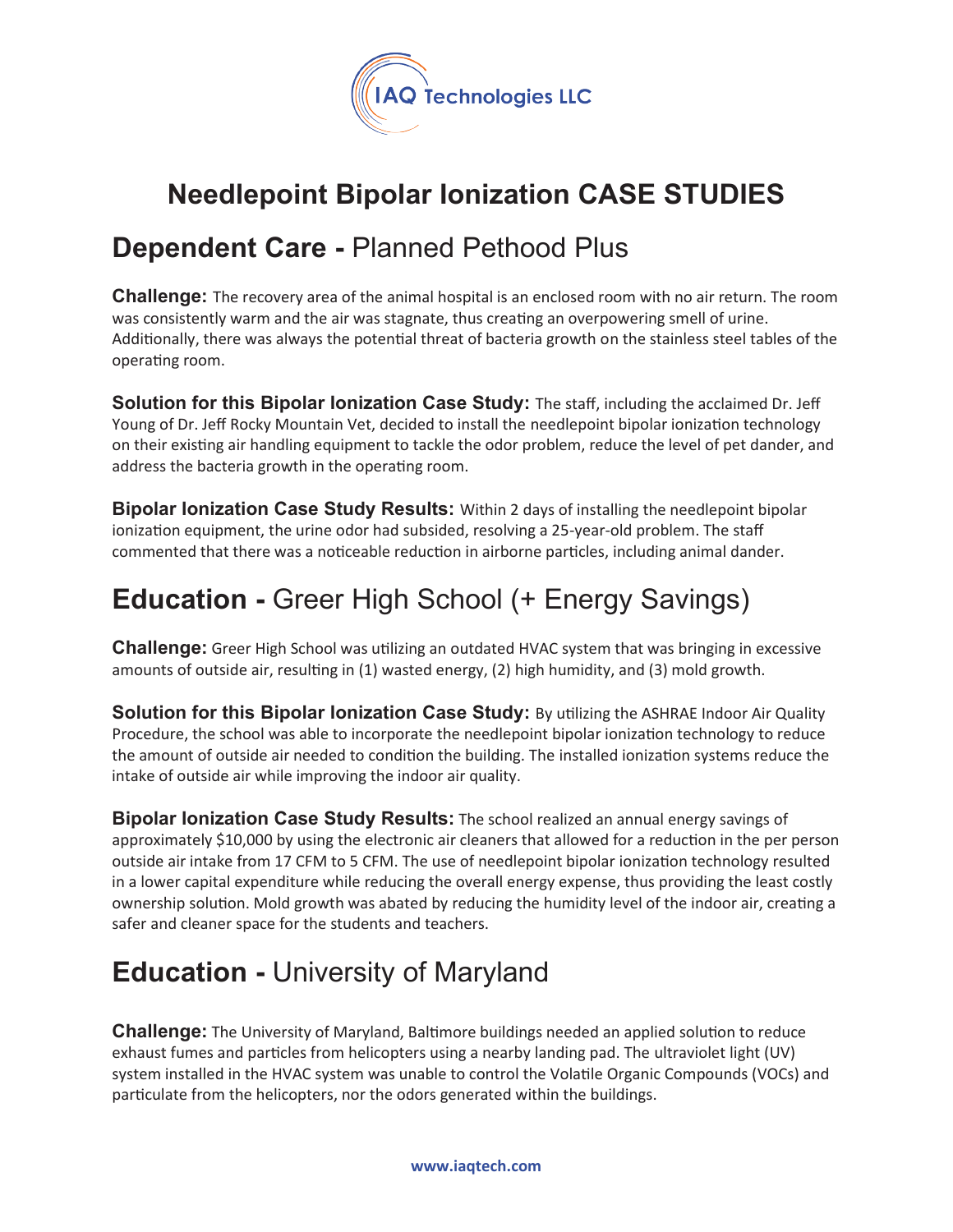

**Solution for this Bipolar lonization Case Study: University of Maryland - Baltimore tried** several solutions and products and proved that the needlepoint bipolar ionization technology was the best. Their existing UV system was ineffective and tube-type corona discharge products tested on-site produced ozone, aldehydes, and fine particles. The needlepoint bipolar ionization technology, which is UL 2998-listed for no ozone, helps control fine particles while tackling odors.

**Bipolar Ionization Case Study Results:** The needlepoint bipolar ionization technology drastically reduced the exhaust fume odors within 24 hours and reduced the particles in the space by up to 85%. The new equipment not only addressed the odors from the helicopter exhaust, but also tackled the animal odors coming from the animals in the vivarium and test labs nearby.

# **Education -** Valencia College (+ Energy Savings)

**Challenge:** The Valencia College, Lake Nona Campus, was constructed in 2012 and included state-ofthe-art academic spaces, teaching labs, student services, bookstore, library, cafe, a Dean's suite, and administrative offices. The 88,821 sq. ft. campus was a \$21.7 million project. The school wanted to proactively implement needlepoint bipolar ionization for energy savings, but also wanted to proactively get ahead of any future issues around odors, particles or pathogens.

**Solution for this Bipolar Ionization Case Study:** The needlepoint bipolar ionization technology was installed in all the air handling units on campus. The equipment is perfect for such a large facility because it kills mold, bacteria, and airborne pathogens while maintaining clean cooling coils.

**Bipolar Ionization Case Study Results:** The Valencia College, Lake Nona Campus was awarded 3 Green Globe certifications by Green Building Initiative. The needlepoint bipolar ionization technology reduced the outside air needed for ventilation by 9,300 CFM and saved \$180,000 in chiller cost. The equipment was compatible with their current air handling unit, which avoided costly renovation expenses. Testing revealed that there was no Fungi or Bacteria detected on the cooling coil fins. This initiative generates \$180,000 SAVINGS in annual energy costs.

# **Education -** The Learning Experience (+ Energy Savings)

**Challenge:** The Learning Experience®, a national child care center franchise, realized that a large portion of their monthly operating budget was allocated to the heating and cooling of their facilities. Annual HVAC maintenance for the larger air handling equipment was also unpredictable and often an unforeseen additional expense.

**Solution for this Bipolar Ionization Case Study:** The self-cleaning needlepoint bipolar ionization technology was installed to reduce the amount of outside air needed to treat the indoor space. The technology also kills airborne pathogens and reduces the level of odor causing Volatile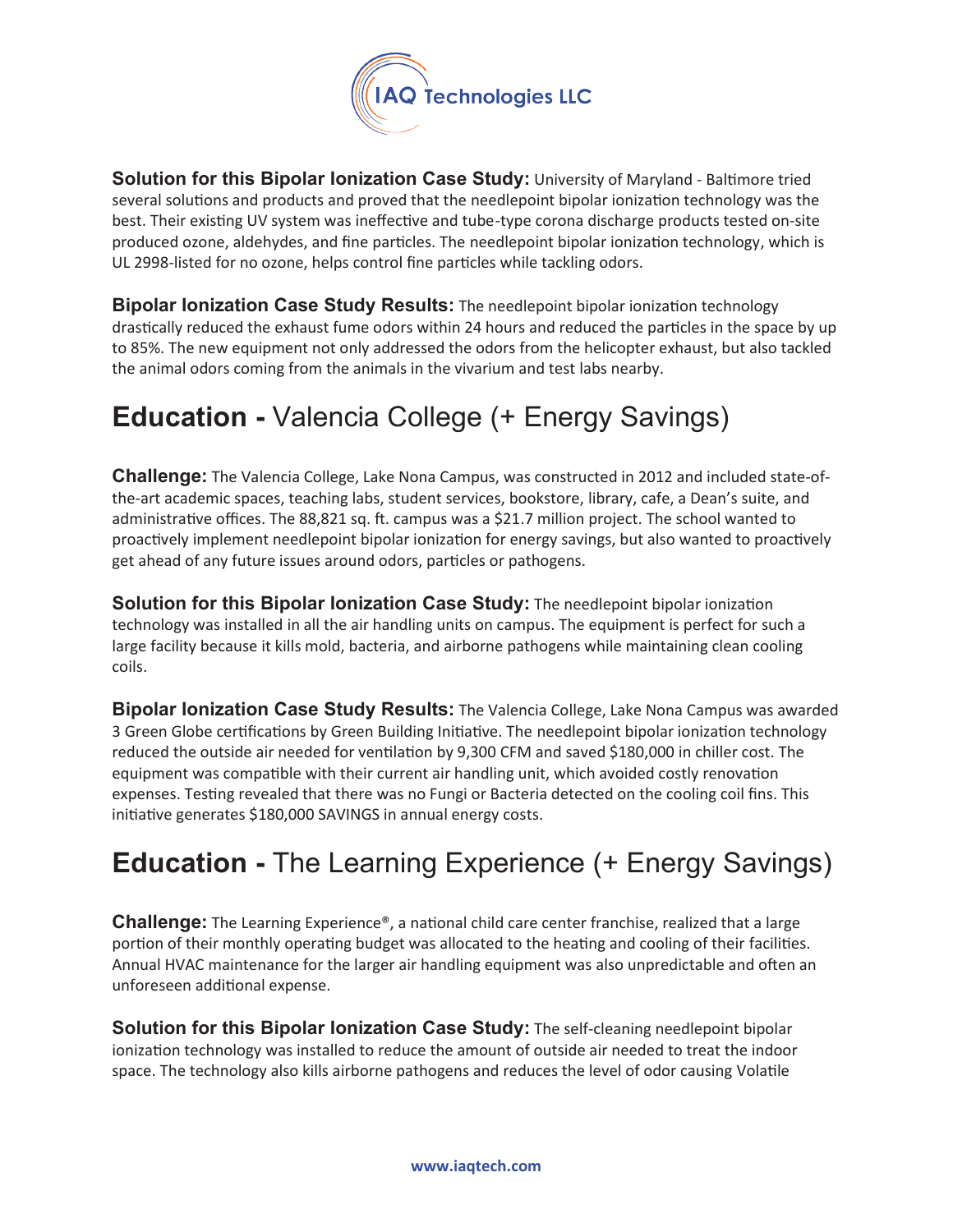

Organic Compounds (VOCs). Each installation incorporates 5 or 6 units to improve the indoor air quality of the building.

**Bipolar Ionization Case Study Results:** The Learning Experience<sup>®</sup> realized a 10 ton reduction, or about 1,500 CFM, of outside air intake with the installation of the needlepoint bipolar ionization technology. This helped avoid costly HVAC equipment upgrades while reducing operating and maintenance costs. The needlepoint bipolar ionization technology also provides the added benefit of pathogen destruction, minimizing the amount of airborne pathogens and ultimate cross-contamination of germs between the children and staff. The needlepoint bipolar ionization technology is the specified solution for all of The Learning Experience® facilities across the country.

### **Entertainment -** Amalie Arena (+ Energy Savings)

**Challenge:** The Amalie Arena, formerly known as the Tampa Bay Times Forum, underwent renovations in 2015. The original design of the HVAC system required approximately 202,000 CFM of outside air, according to the ASHRAE Ventilation Rate Procedure, to dilute the contaminants in the air and produce acceptable indoor air quality. The renovation of 2015 meant upgrades that would cost millions of dollars.

**Solution for this Bipolar Ionization Case Study:** U�lizing the ASHRAE Indoor Air Quality Procedure, the needlepoint bipolar ionization technology was installed to control airborne contaminants while reducing the amount of outside air needed. This solution provided excellent indoor air quality all while providing capital and operating cost reductions.

**Bipolar Ionization Case Study Results:** By installing the needlepoint bipolar ionization technology to purify the indoor air, the outside air intake was reduced to 108,000 CFM for a total savings of 94,000 CFM, or about 700 tons of cooling capacity. The reduction in cooling capacity resulted in a savings of more than \$1 million in capital equipment. Furthermore, the facility is realizing an annual cost savings of approximately \$115,000 in energy.

### **Health Care -** Boston Children's Hospital (+ Energy Savings)

**Challenge:** Boston Children's Hospital needed to upgrade their HVAC system to deal with noxious diesel fumes and street odors emanating from a nearby construction zone. The hospital staff and patients had been complaining about the odors that the existing UV light system was unable to control. The facilities management team was also looking for a solution to keep the entire depth of the coils clean and free of biofilm. Their UV systems only treated a few inches of the coil depth.

**Solution for this Bipolar Ionization Case Study:** The hospital chose to install the needlepoint bipolar ionization technology to (1) control the noxious diesel fumes, (2) tackle the odors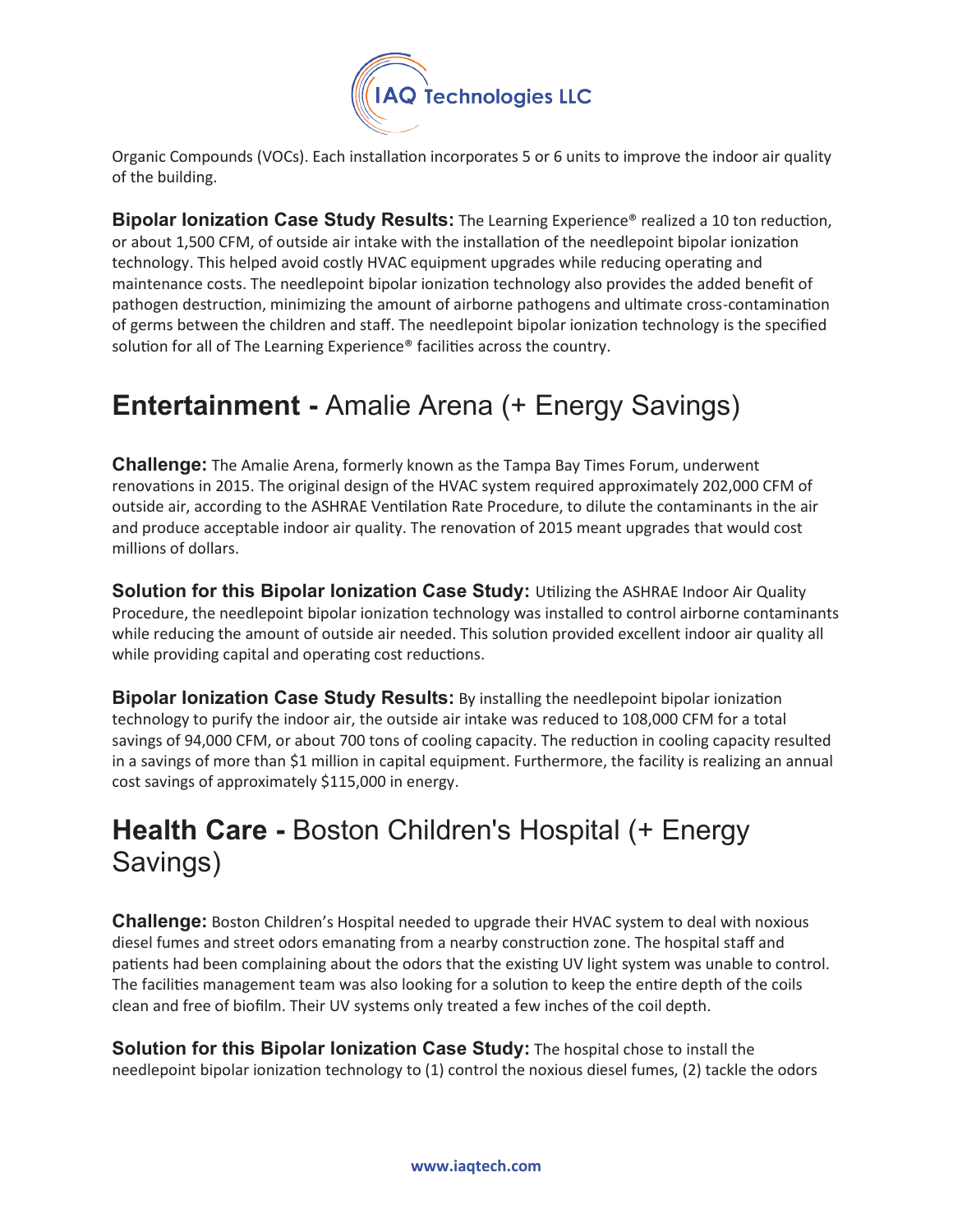

coming from the construction site, and (3) address the microorganisms that produced the biofilm on the coils.

**Bipolar Ionization Case Study Results:** The diesel fumes and other unpleasant odors were drastically reduced and coils cleaned within 48 hours, saving as much as 30% in power consumption. The hospital's alternative to resolving the odor issues with the needlepoint bipolar ionization technology would have been expensive renovations. The renovation would have added more demand to the system, creating high pressure drops. This would have resulted in a higher energy bill without 100% certainty of solving the problem.

### **Health Care -** Clean Room Applications

**Challenge:** A new chemical introduced into the manufacturing process was creating odor issues for the employees working in clean rooms and adjoining spaces that shared the same air handling system. The noxious odor needed to be contained or eliminated to improve the indoor air quality and working conditions for the employees.

**Solution for this Bipolar lonization Case Study:** The needlepoint bipolar ionization technology was installed in the air handling system that treats the clean room's air.

**Bipolar Ionization Case Study Results:** The odors were neutralized within 24 hours of the equipment installations. Additionally, the annual clean room certification process revealed that the total particle count was reduced by 89.7%. This new low particle count was the lowest the manufacturer had experienced in 10 years.

# **Office** - WeWork Office (+ Energy Savings)

**Challenge:** WeWork converts existing spaces into modern, beautiful, shared office spaces. With increasing occupancy and expansion. WeWork wanted to ensure excellent indoor air quality.

**Solution for this Bipolar Ionization Case Study:** WeWork selected the needlepoint bipolar ionization technology to provide the best indoor air quality while minimizing costs by reducing the amount of outside air needed to ventilate the space. When new HVAC equipment is implemented, the ionization permits smaller HVAC solutions. In other cases, the ionization allows the owner to use the existing HVAC equipment. The self-cleaning needlepoint bipolar ionization equipment is perfect, because it is mountable on any indoor or outdoor duct.

**Bipolar Ionization Case Study Results:** WeWork realized greater than 50% savings in the HVAC renovation costs by installing smaller air-handling equipment while shortening their building upfit timeline. By using the needlepoint bipolar ionization technology, WeWork also reduced the amount of energy required to condition their spaces, realizing savings in operating expenses while creating "a world where people work to make a life."